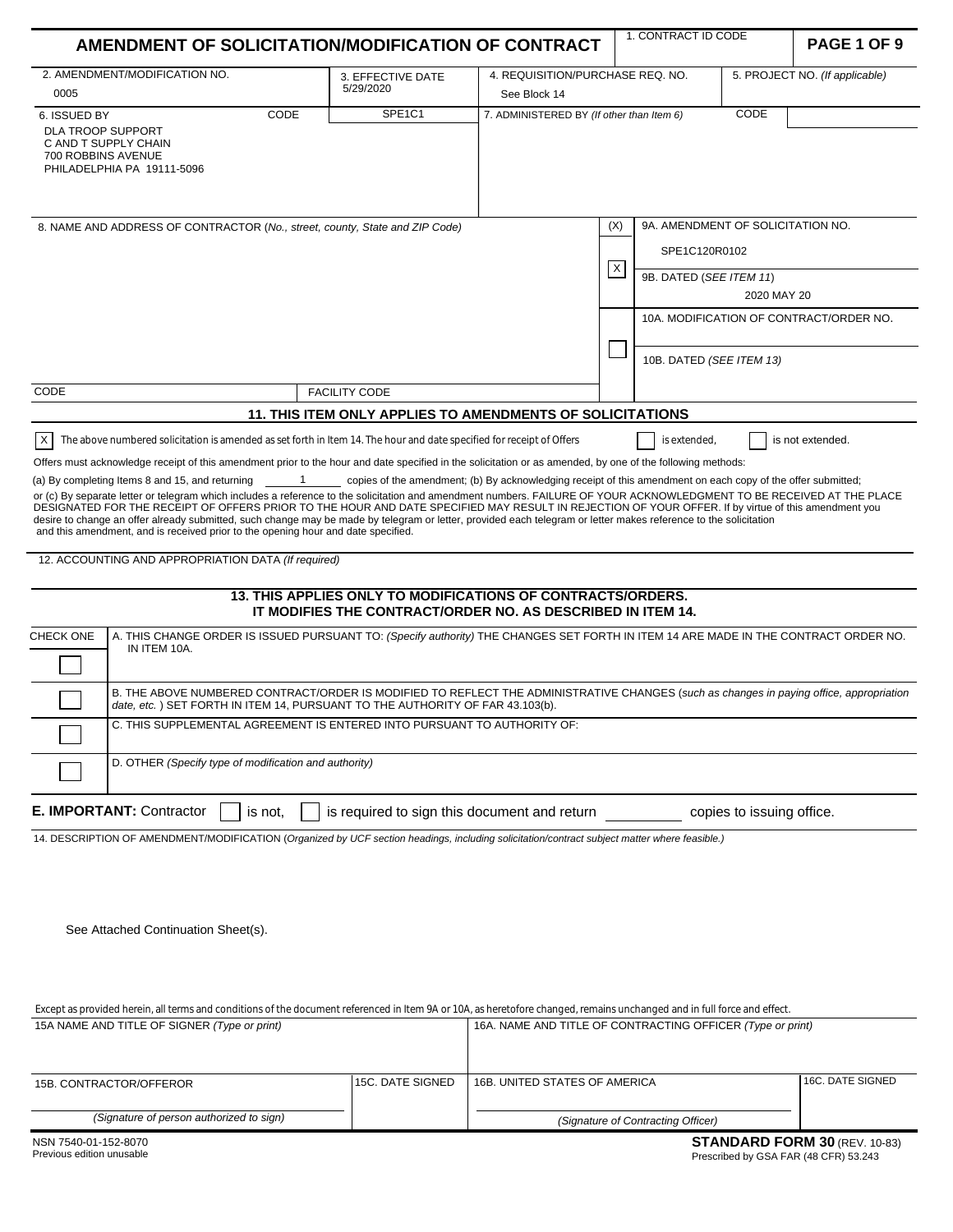| <b>CONTINUATION SHEET</b> | REFERENCE NO. OF DOCUMENT BEING CONTINUED: | PAGE 2 OF 9 PAGES |
|---------------------------|--------------------------------------------|-------------------|
|                           | SPE1C120R0102 - 0005                       |                   |
|                           |                                            |                   |

#### **Part 12 Clauses**

Reference Solicitation SPE1C1-20-R-0102 and Amendment 0001 for the Surgical Mask, please see revised language regarding the different lots (Section B). The lot structure under the subject solicitation has changed. Therefore, **ALL OFFERORS SHALL RESUBMIT THEIR MANUFACTURING CAPABILITY AND UNIT PRICES ON THIS AMENDMENT**. Offerors that do not resubmit their manufacturing capability and unit prices may be ineligible for award.

# **SUPPLIES**

**Item:** Mask, Surgical

**NSN:** To be determined; a NSN will be established and provided after award

# **There are three different and distinct lots under the subject solicitation.**

## **Lot 0001:**

Lot 0001 is subject to the Berry Amendment and DFARS clause 252.225-7012 is applicable for the clothing and textiles items in FSC 8415. Although a Domestic Nonavailability Determination has been approved, it requires procurement of Berry Amendment compliant items in FSC 8415 to the extent available.

DLA Troop Support solicitations include Defense appropriations and authorization acts and other statutes (including what is commonly referred to as "The Berry Amendment") which impose restrictions on the DoD's acquisition of foreign products and services. Generally, clothing and textile items (as defined in DFARS clause 252.225-7012), including the materials and components thereof (other than sensors, electronics, or other items added to, and not normally associated with clothing), must be grown, reprocessed, reused, melted or produced in the United States, its possessions or Puerto Rico, unless one of the DFARS 225.7002-2 exceptions applies.

In plain terms, ALL components down to the raw materials and fibers must be grown or produced in the United States, it possessions or Puerto Rico. For example, material that is woven in the United States may not be Berry Compliant. In order for that material to be Berry Compliant, the raw materials/fibers have to be grown or made in the United States or its possessions or Puerto Rico; the raw materials/fibers have to be spun in the United States or its possessions or Puerto Rico; the weaving and dying must also take place in the United States or its possessions or Puerto Rico; and finally all cutting and sewing must take place in the United States or its possessions or Puerto Rico

# **Lot 0002:**

**For Lot 0002. A Domestic Non-Availability Determination has been approved and the Berry Amendment is not applicable; this lot applies when offers under Lot 0001 provide for insufficient quantities available within the time required under Lot 0001. All offers are subject to the Buy American Act as implemented in DFARS 252.225-7000 and 252.225-7001, including those offers whose primary end item fabric is manufactured in the United States.** The subject item is considered a COTS item.

**Offerors must either meet the requirements of the Buy American Act and provide a domestic or qualifying country end product or provide an end item whose primary end item fabric is manufactured in the United States. Awards will be made in accordance with the following order of precedence:** 

**1) Buy American Act compliant offers;** 

**2) Offers of end items c whose primary end item fabric is manufactured in the United States, regardless of country of end item manufacture, when Buy American Act compliant offers that are eligible for award following application of the Buy American price evaluation differential provide for insufficient quantities available within the time required.**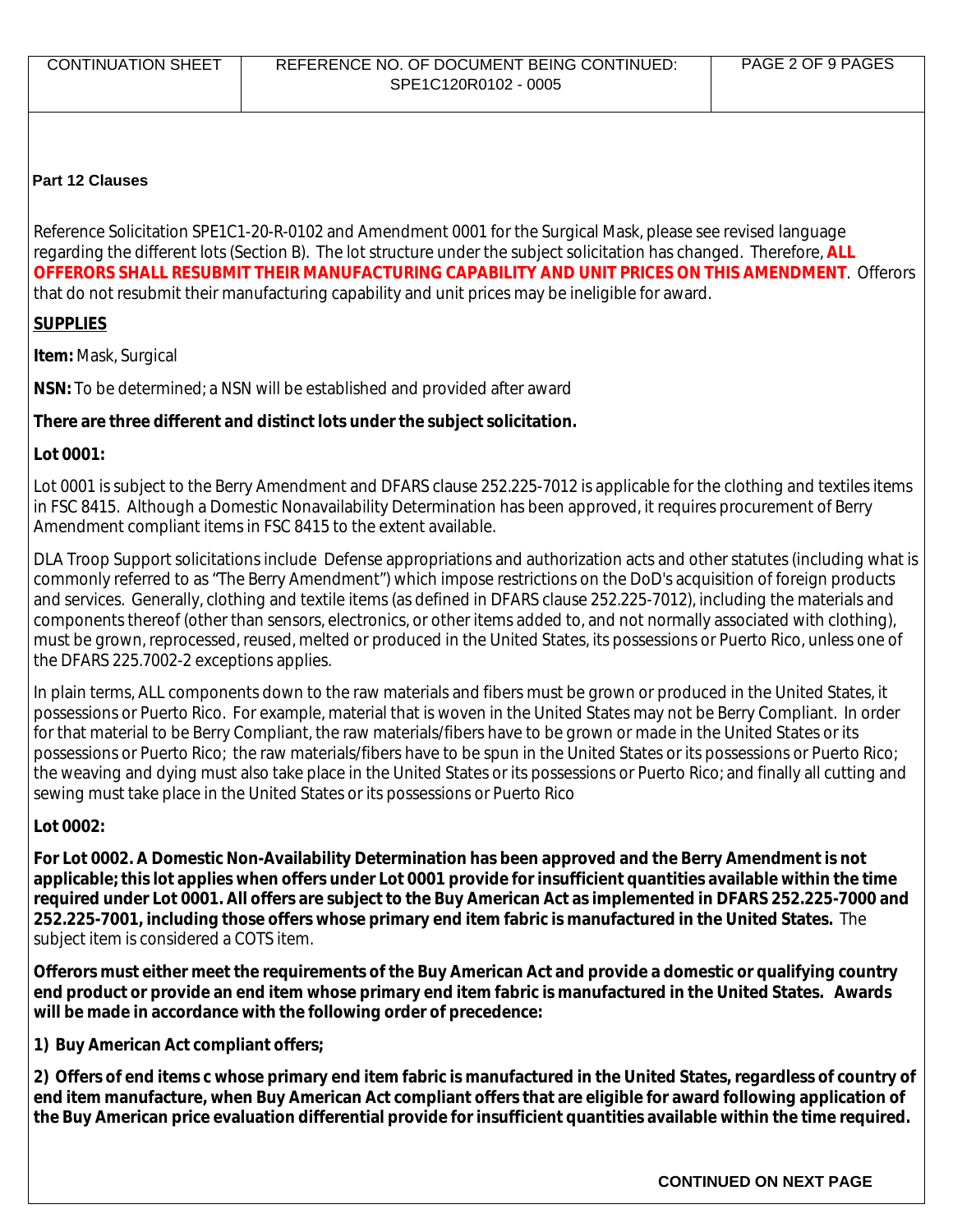# **Lot 0003:**

**For Lot 0003 a Domestic Non-Availability Determination has been approved and the Berry Amendment is not applicable. For this lot offers of end items that do not meet the Berry Amendment restrictions, the requirements of the Buy American Act for a domestic or qualifying end product, or do not propose end items whose primary end item fabric is manufactured in the United States will be considered. This lot applies when offers eligible for award under Lots 0001 and 0002 provide for insufficient quantities within the time required.** 

# **Government Requirement:**

**Minimum Quantity:** 20,000,000 each

**Estimated Quantity:** 68,000,000 each

**Maximum Quantity:** 140,000,000 each

The Government intends to make multiple awards to fulfill the above requirement with total delivery occurring within 90 days, to include a minimum quantity of 20,000,000 each and a maximum or not to exceed quantity of 140,000,000 each. Please note that the minimum and maximum quantities are the total amounts to be awarded among all of the contracts awarded. The following award scenarios apply:

# **SCENARIO 1 (LOT 1)- BERRY AMENDMENT COMPLIANT<sup>1</sup>, 100% DOMESTIC SOURCE**

**Minimum Quantity:** 20,000,000 each

**Estimated Quantity:** 68,000,000 each

# **Maximum Quantity:** 140,000,000 each

Please note that the minimum and maximum quantities listed above reflect the total amount to be awarded among all of the contracts awarded.

In Scenario 1, the Government intends to award Lot 0001 in its entirety to Domestic Sources in compliance with the Berry Amendment. See Footnote listed underneath Scenario 3.

# **SCENARIO 2 (LOT 2)- < 100% DOMESTIC SOURCE, BAA applies**

In scenario 2, if the Government is unable to make enough award(s) to achieve the full requirement under Lot 0001; the balance of the Minimum Quantity, Estimated Quantity, and Maximum Quantity from Lot 0001 may then be awarded under Lot 0002. **For consideration of award under Lot 2 offers must either meet the requirements of the Buy American Act and provide a domestic or qualifying country end product, or propose to provide an end item whose primary end item fabric is manufactured in the United States; the precedence for award is stated above.**

For instance if the total quantity of award(s) under Lot 0001 consists of a maximum quantity of 68,000,000 each; the balance of 72,000,000 each may be awarded under Lot 0002. The award(s) will be made in accordance with the evaluation procedures listed within the subject solicitation.

# **SCENARIO 3 (LOT 3)- NON-BERRY COMPLIANT, < 100% DOMESTIC SOURCE**

In scenario 3, the Government is unable make enough award(s) to achieve the full requirement under Lots 0001 and 0002; the balance of the Minimum Quantity, Estimated Quantity, and Maximum Quantity from Lot 0002 may then be awarded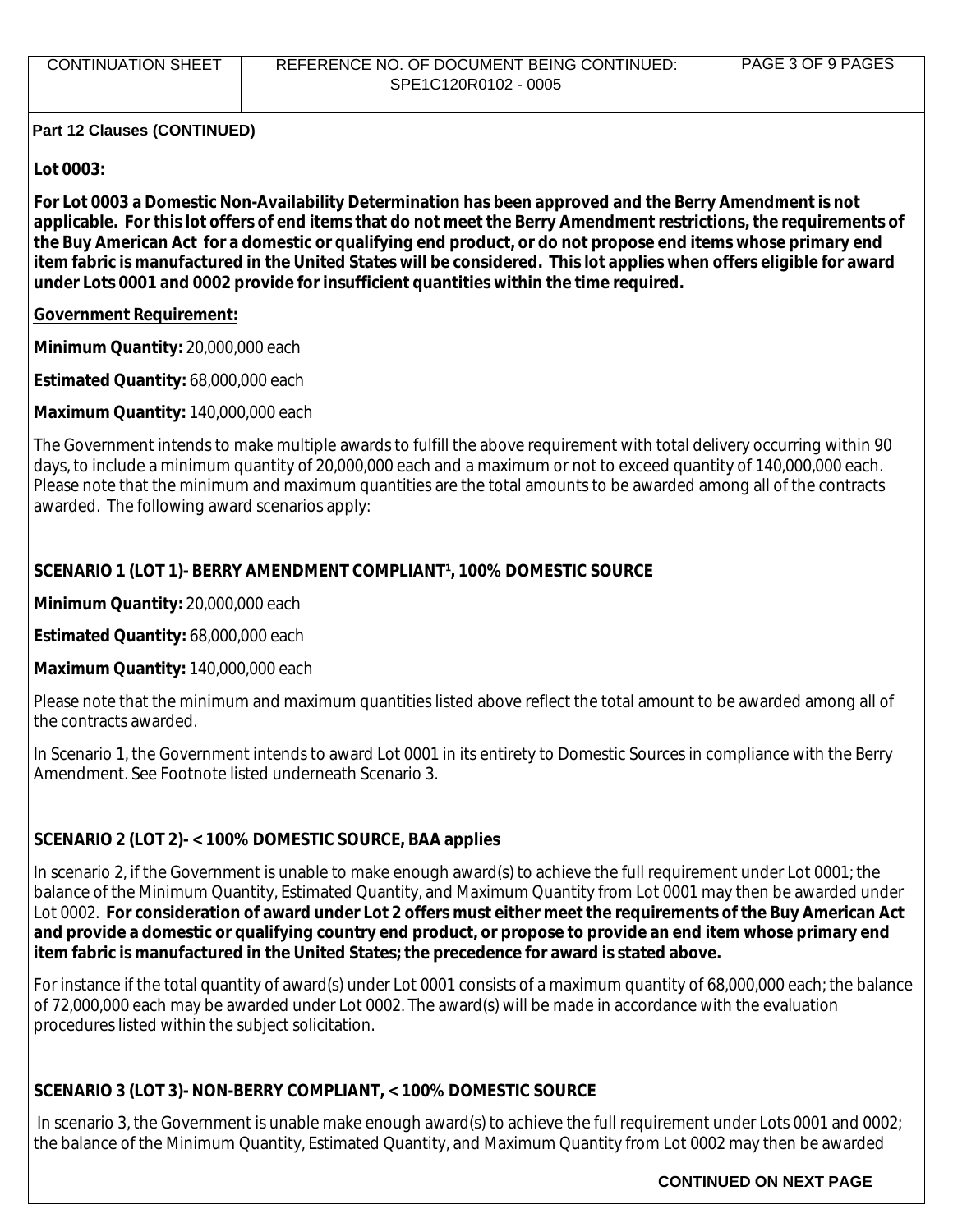## under Lot 0003.

For instance if the total quantity of award(s) under Lot 0001 consists of a maximum quantity of 68,000,000 each and Lot 2 consists of a maximum quantity of 50,000,000; the balance of 22,000,000 each may be awarded under Lot 0003. The award(s) will be made in accordance with the evaluation procedures listed within the subject solicitation.

Footnote:

- 1. THE DEPARMENT OF DEFENSE IS PROHIBITED BY THE PROVISIONS OF THE BERRY AMENDMENT FROM PROCURING ITEMS OF CLOTHING THAT HAVE NOT BEEN GROWN OR PRODUCED IN THE UNITED STATES OR ITS POSSESSIONS. Section 833 of the National Defense Authorization Act for Fiscal Year 2006 Act added language to 10 U.S.C. 2533a (Berry Amendment) requiring that all articles or items of "clothing", including the materials and components thereof, purchased by the Department of Defense be grown, reprocessed, reused, or produced in the United States, other than sensors, electronics, or other items added to, and not normally associated with, clothing (and the materials and components thereof).
- 2. Please note that the surgical facemask being acquired under this solicitation is considered to be an item of clothing for purposes of the Berry Amendment.

This acquisition features a pricing structure, which requires the offeror to provide an offered price for the items being acquired for the performance period; the price offered is the Total Unit Price offered to the Government, which includes Manufacturing Costs and Transportation Costs.

## **IMPORTANT NOTE:**

Above indicates the estimated minimum, estimated, and maximum quantities required by the Government; however, you are to fill in the quantity and country of manufacture for which your firm is offering.

The goal of this acquisition is to promote and support domestic manufacturing of Personal Protective Equipment (PPE) items needed to help prevent the spread of COVID-19. As such, Lot 0001 is subject to DFARS 252.225-7012 Preference to Certain Domestic Commodities (Dec 2017) as contained inthe solicitation. In order to assist in this evaluation, offerors are required to provide a complete listing of all manufacturing locations and CAGE codes for all end item cut and sew operations under the Place of Performance clause located on page 61 of the subject solicitation. In addition, offerors are required to list all their component material suppliers and their manufacturing locations under the Identification of Sources for All Components For Clothing/Textile Items Procurement Note located on page 75 of the subject solicitation.

In the event the Government does not receive multiple proposals/is not able to make multiple awards covering the complete requirement for a minimum quantity of 20 million each, an estimated quantity of 68 million each, and a maximum quantity of 140 million each under Lot 1, the Government intends to dissolve the balance of Lot 1 and will seek to award the difference under Lot 2; and any unfilled requirements under Lot 2 may be awarded under Lot 3.

Lot 2 is subject to Buy American Act (DFARS 252.225-7000 and DFARS 252.225-7001). In order to be considered for award under Lot 2 an offeror must propose to provide a domestic or qualifying country end product in accordance with the requirements of the Buy American Act or propose an end item whose primary end item fabric is manufactured in the United States. The Buy American Act is applicable to all offers under Lot 2 including those offers that propose an end item c whose primary end item fabric is manufactured in the United States (see Lot 2 award order of precedence stated above). In order to assist in this evaluation, offerors are required to provide a complete listing of all manufacturing locations for all end item cut and sew operations under the Place of Performance clause located on pages 61 of the subject solicitation. In addition, offerors are required to list all their component material suppliers and their manufacturing locations under the Identification of Sources for All Components For Clothing/Textile Items Procurement Note located on page 75 of the subject solicitation.

Lot 3 is subject to an approved Domestic Non-Availability Determination. For this lot offers which do not meet the restrictions of the Berry Amendment, or qualify as a domestic or qualifying end item manufacturer in accordance with the Buy American Act or who do not propose to offer and end item whose primary end item fabric is manufactured in the United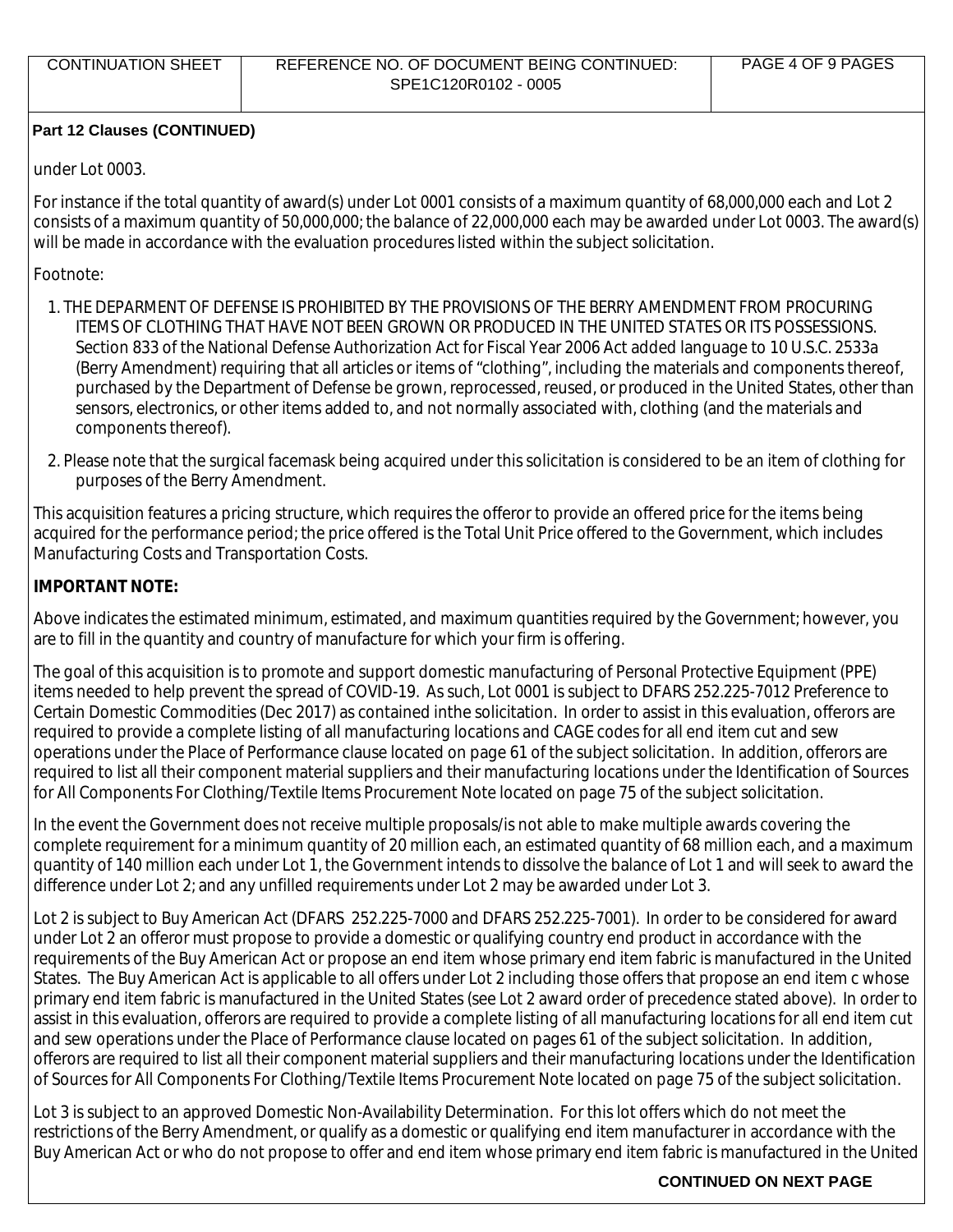|                                                                                                               | REFERENCE NO. OF DOCUMENT BEING CONTINUED:<br>SPE1C120R0102 - 0005                                                                                                                     |                  | PAGE 5 OF 9 PAGES |  |
|---------------------------------------------------------------------------------------------------------------|----------------------------------------------------------------------------------------------------------------------------------------------------------------------------------------|------------------|-------------------|--|
| <b>Part 12 Clauses (CONTINUED)</b>                                                                            |                                                                                                                                                                                        |                  |                   |  |
| States will be considered for award.                                                                          |                                                                                                                                                                                        |                  |                   |  |
|                                                                                                               | The offeror shall indicate quantity limitations below:                                                                                                                                 |                  |                   |  |
|                                                                                                               | Offeror will not accept a contract for a Minimum Quantity less than (offeror is required to enter the number of Surgical Mask)<br>EACH.                                                |                  |                   |  |
|                                                                                                               | Offerors are required to provide their offered Unit Prices and the quantity they can provide within 90 days of award Below:                                                            |                  |                   |  |
|                                                                                                               |                                                                                                                                                                                        | LOT 0001:        |                   |  |
|                                                                                                               | If Offering a <b>Fully Compliant Berry Compliant Product</b> in response to this solicitation offerors shall complete below for                                                        |                  |                   |  |
| consideration under Lot 0001:                                                                                 |                                                                                                                                                                                        |                  |                   |  |
|                                                                                                               |                                                                                                                                                                                        |                  |                   |  |
| Country of Material                                                                                           |                                                                                                                                                                                        |                  |                   |  |
| Manufacture                                                                                                   | Unit Price<br>Unit                                                                                                                                                                     |                  |                   |  |
| 1                                                                                                             | \$<br>1 Each                                                                                                                                                                           |                  |                   |  |
| 2                                                                                                             | \$<br>1 Each                                                                                                                                                                           |                  |                   |  |
| 3                                                                                                             | \$<br>1 Each                                                                                                                                                                           |                  |                   |  |
| 4                                                                                                             | \$<br>1 Each                                                                                                                                                                           |                  |                   |  |
| 5                                                                                                             | \$<br>1 Each                                                                                                                                                                           |                  |                   |  |
|                                                                                                               |                                                                                                                                                                                        | LOT 0002:        |                   |  |
|                                                                                                               |                                                                                                                                                                                        |                  |                   |  |
|                                                                                                               | If Offering other than a Fully Berry Compliant Product and either meet the requirements of the Buy American Act                                                                        |                  |                   |  |
|                                                                                                               |                                                                                                                                                                                        |                  |                   |  |
| and provide a domestic or qualifying country end product, or propose to provide an end item whose primary end |                                                                                                                                                                                        |                  |                   |  |
|                                                                                                               | item fabric is manufactured in the United States in response to this solicitation offerors shall complete below for                                                                    |                  |                   |  |
|                                                                                                               | consideration under out Lot 0002. The offeror shall indicate the country where the material is manufactured, the<br>country where the Mask are cut and sewn, and the Unit Price Below: |                  |                   |  |
|                                                                                                               |                                                                                                                                                                                        |                  |                   |  |
|                                                                                                               |                                                                                                                                                                                        |                  |                   |  |
|                                                                                                               |                                                                                                                                                                                        |                  |                   |  |
| Country of Material                                                                                           | Country of Manufacture (cut &                                                                                                                                                          |                  |                   |  |
| Manufacture                                                                                                   | sew)                                                                                                                                                                                   | Unit Price       | Unit              |  |
| 1                                                                                                             |                                                                                                                                                                                        | \$               | 1 Each            |  |
| 2                                                                                                             |                                                                                                                                                                                        | \$               | 1 Each            |  |
| 3                                                                                                             |                                                                                                                                                                                        | \$               | 1 Each            |  |
| 4                                                                                                             |                                                                                                                                                                                        | \$               | 1 Each            |  |
| 5                                                                                                             |                                                                                                                                                                                        | \$               | 1 Each            |  |
|                                                                                                               |                                                                                                                                                                                        |                  |                   |  |
|                                                                                                               |                                                                                                                                                                                        | <b>LOT 0003:</b> |                   |  |
|                                                                                                               | If Offering other than a Fully Berry Compliant Product in response to this solicitation offerors shall complete below for                                                              |                  |                   |  |
|                                                                                                               | consideration under out Lot 0003. The offeror shall indicate the country where the material is manufactured, the<br>country where the Mask are cut and sewn, and the Unit Price Below: |                  |                   |  |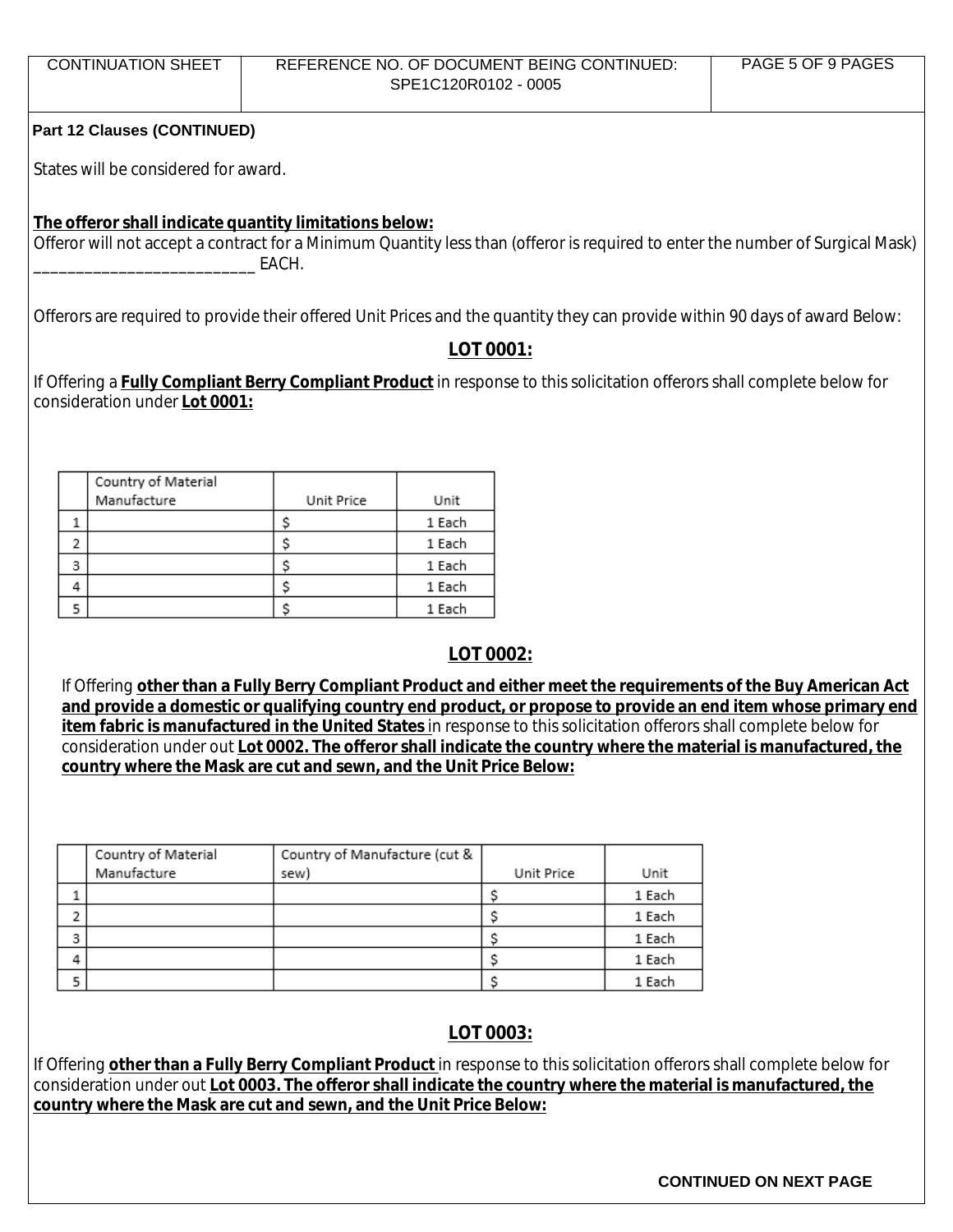|   | Country of Material | Country of Manufacture (cut & |            |        |
|---|---------------------|-------------------------------|------------|--------|
|   | Manufacture         | sew)                          | Unit Price | Unit   |
|   |                     |                               |            | 1 Each |
|   |                     |                               |            | 1 Each |
| 3 |                     |                               |            | 1 Each |
| 4 |                     |                               |            | 1 Each |
|   |                     |                               |            | 1 Each |

**NOTE:** If the offeror does not complete the section above they may be excluded from receiving an award. Please see the **Important Notes** directly below for information that may be helpful in shaping the unit prices offered.

#### **Important Notes:**

1. The resultant contract award(s) shall be Firm-Fixed Priced Indefinite Delivery, Indefinite Quantity (IDIQ) contracts with a base term from date of award through 12/31/2020. The first delivery increment shall start 30 days after contract award.

Acceleration of deliveries is permitted at no additional cost to the Government

**NOTE:** Pre-production samples shall be delivered to DLA Troop Support 5 days after contract award. (see #2.b. below for more details)

2. The Unit Price offered to the Government should include all costs including manufacturing costs including the preproduction samples, transportation costs to include but not limited to any import taxes and/or fees associated with delivering the items to the following address:

DoDAAC: SD0131 Travis Association For The Blind AF & MC 3PL -Distribution Services 4512 South Pleasant Valley Road Austin, Texas 78744

- a. Unit Price shall be based on **F.O.B. DESTINATION** only.
- b. A pre-production sample is required prior to full scale production and will not be priced separately. All costs associated with the manufacture of the pre-production sample will be borne by the awardee. The awardee must calculate all costs associated with the manufacturing of the pre-production sample and include the associated costs in the offered unit price of the Surgical Mask.

#### **Pre-production Sample**

The awardee shall provide **two samples of each item being offered.** For example, if the awardee is offering to provide 3 different types/sizes under this solicitation, the awardee shall provide two samples of each of the three sizes as pre-production samples (for a total of six pre-production samples). The pre-production samples are required to be delivered 5 days after date of award.

Government reserves the right to perform visual, dimensional, and/or testing to verify that the Surgical Mask being provided to the Government conform with all requirements of the solicitation.

First delivery to Travis Association for the Blind is required 30 days after date of award.

The pre-production sample shall be shipped to the address below.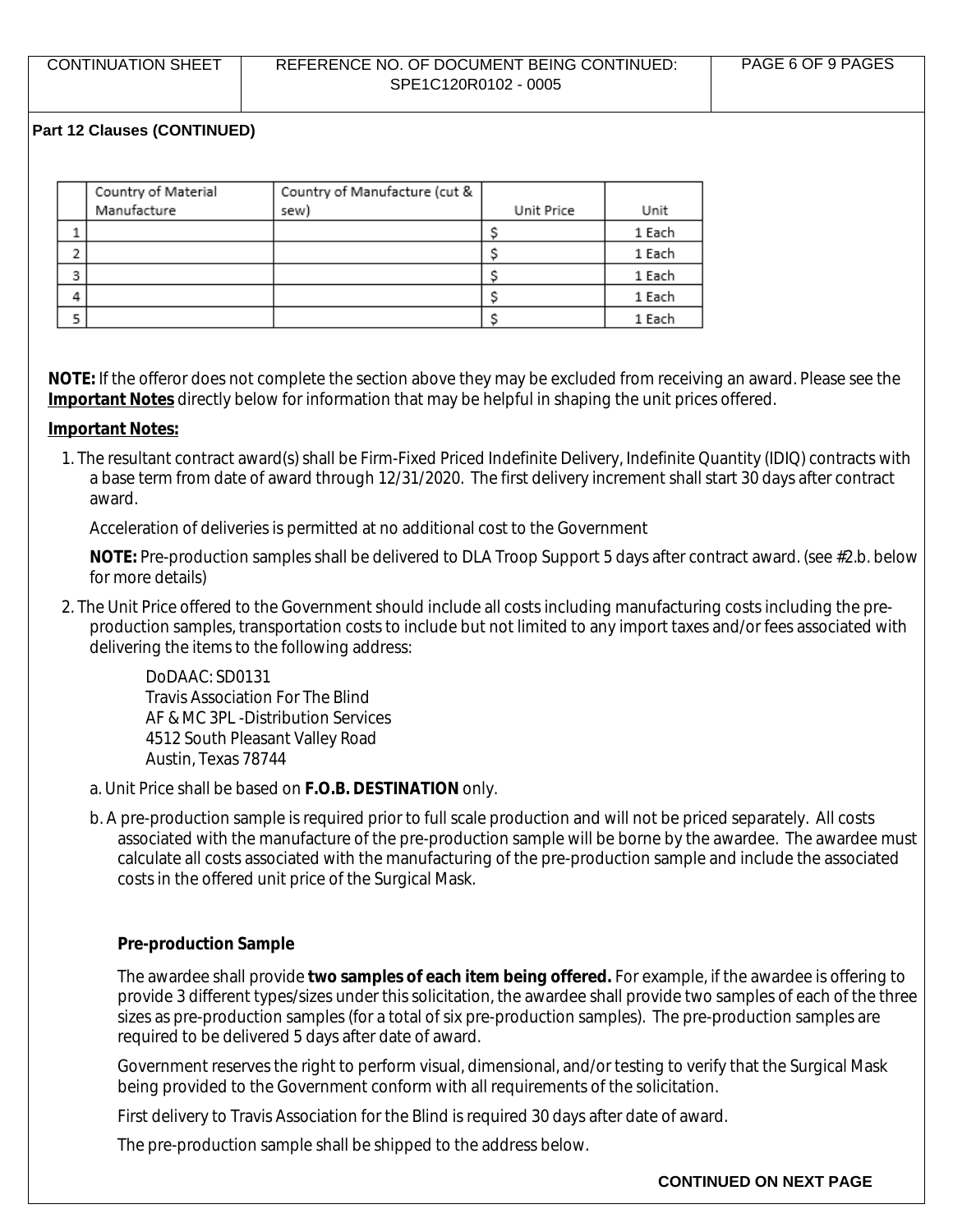DLA Troop Support Philadelphia

Attn: Stephanie Gallagher/ DLA-FQB/3-B-4196

700 Robbins Avenue

Philadelphia, PA 19111

## 3. Inspection and Acceptance: DESTINATION

4. This acquisition is utilizing BEST VALUE TRADEOFF Source Selection Procedures, FAR 15.101-1. As such, the Government intends to make an award to the firm that demonstrates the greatest probability of success and that will perform in a manner which will best meet the Governments stated requirements. See Section L&M for technical evaluation factors and criteria.

Based on the offeror(s) who are determined the best value, who is determined to be responsible in accordance with FAR 9.103 and 9.104, the Government will award to the best value, and will continue to make awards to the next best value offeror until the Government is able to reach their requrements for the Minimum Quantity (20 million each), Estimated Quantity (68 million each), and Maximum Quantity (140 million each).

DLA Troop Support will determine the Minimum Quantity, Estimated Quantity, and Maximum Quantity for each offeror based on each offerors' quantity to be delivered on or before 90 days after award. For example, if an offeror is able to deliver 20 million each (or 29.4% of the estimated quantity) on or before 90 days their Quantities will be as follows:

Minimum Quantity: 5.88 million each Estimated Quantity: 20 million each Maximum Quantity: 41.16 million each

\*Monthly Maximum: 6.7 million each

Delivery orders may require concurrent deliveries; however, the Government will not require more than the determined monthly maximum. \*The Monthly Maximum, per clause 52.216-19, will be determined by the offeror's stated total delivery quantity within the first 90 days divided by 3, OR based on the offeror's monthly maximum capability provided below, whichever is the highest quantity.

Offeror shall enter the country of manufacture and the maximum number of Surgical Masks they are able to deliver in 30 days, 60 days, 90 days, 120 days, and 150 days after the date of award: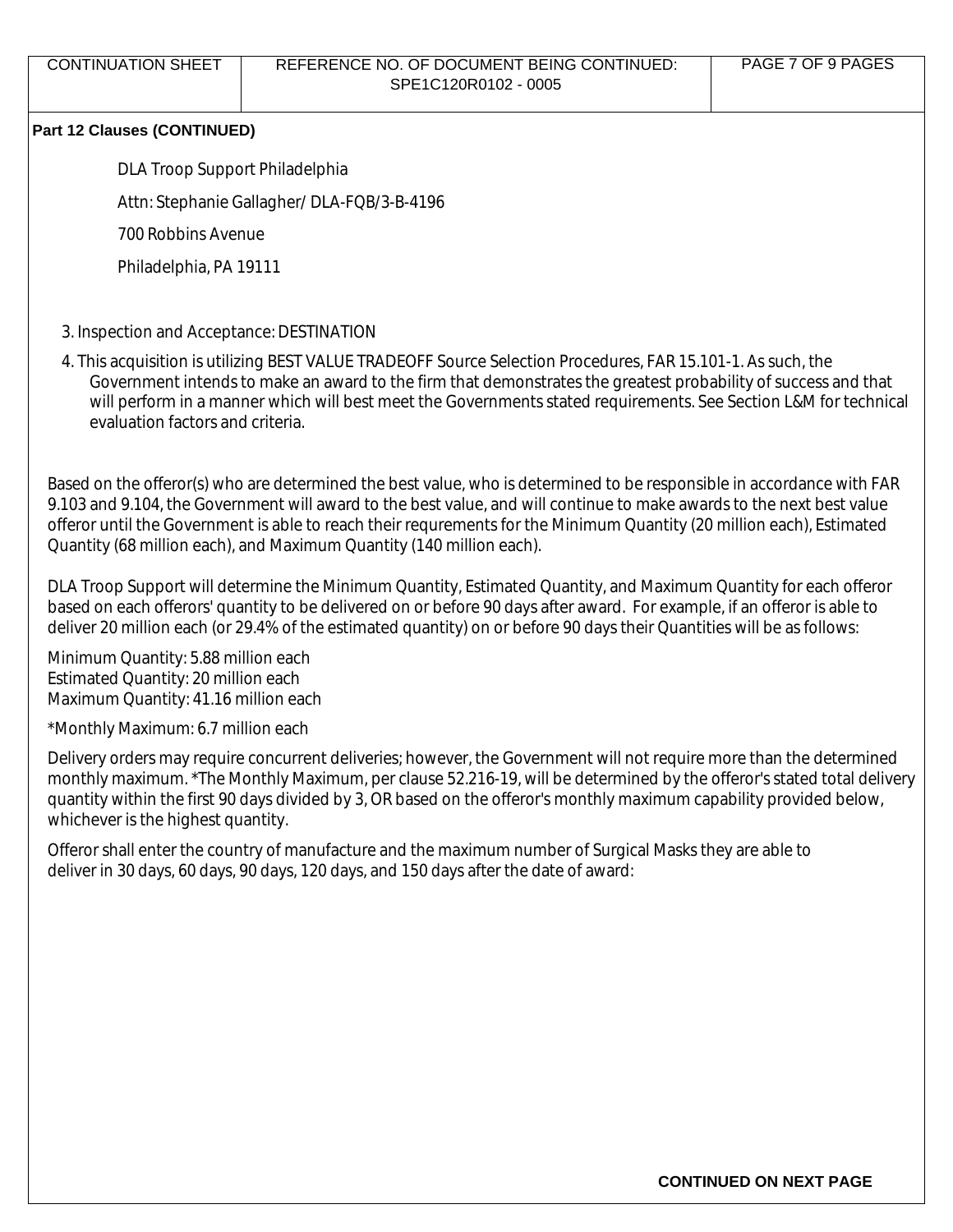|             |                           | Quantity Delivered to Travis Association for the Blind |         |         |          |          |          |
|-------------|---------------------------|--------------------------------------------------------|---------|---------|----------|----------|----------|
|             | Country of<br>Manufacture | 30 days                                                | 60 days | 90 days | 120 days | 150 days | 180 days |
| $\mathbf 1$ |                           | ea.                                                    | ea.     | ea.     | ea.      | ea.      | ea.      |
| 2           |                           | ea.                                                    | ea.     | ea.     | ea.      | ea.      | ea.      |
| 3           |                           | ea.                                                    | ea.     | ea.     | ea.      | ea.      | ea.      |
| 4           |                           | ea.                                                    | ea.     | ea.     | ea.      | ea.      | ea.      |
| 5           |                           | ea.                                                    | ea.     | ea.     | ea.      | ea.      | ea.      |
| 6           |                           | ea.                                                    | ea.     | ea.     | ea.      | ea.      | ea.      |
| 7           |                           | ea.                                                    | ea.     | ea.     | ea.      | ea.      | ea.      |
| 8           |                           | ea.                                                    | ea.     | ea.     | ea.      | ea.      | ea.      |
| 9           |                           | ea.                                                    | ea.     | ea.     | ea.      | ea.      | ea.      |
| 10          |                           | ea.                                                    | ea.     | ea.     | ea.      | ea.      | ea.      |

# **NOTES:**

- 1. If the offeror does not complete the section above they may be excluded from receiving an award.
- 2. Offerors are cautioned to submit a realistic quantity that they are able to deliver in 30 days, 60 days, 90 days, 120 days, 150 days, and 180 days. If an offeror is unable to meet their delivery schedule the Government reserves the right to terminate the contract.
- 3. Offerors are cautioned that restrictive quantity may result in exclusion from award due to the Government's need to obtain full coverage as set forth in the above delivery schedule.
- 4. Offer shall enter the quantities that the offeror is able to deliver every 30 days starting 30 days after award, it shall not be a cumulative total. For example if an offeror can make 100K per month, the offer should show 30 days - 100K, 60 days - 100K, 90 days - 100K, etc.

# NOTES:

The Government intends to make more than one award to those offerors that are considered to represent the best value to the Government, based on each offerors' quantity to be delivered on or before 90 days after award (and associated minimum and maximum quantities) until the Governement's Estimated Quantity of 68 million each in 90 days is met. In the event that one offeror is able to provide 68 million Berry Compliant gowns within 90 days, the Governemnt reserves the right to make more than one award in order to ensure that more than one source is available to provide the required item. The Government will apportion the contract quantity taking into consideration the greater quantities that a vendor may be able to provide.

Evaluation will be made based on the offerors' ability to meet the Government's requirements set forth in Addendum 52.212-1 Instructions to Offerors - Commercial Items and Addendum 52.212-2 Evaluation - Commerical Items

# CAUTION:

The Government may make multiple awards based on an integrated assessment of technical requirements, past performance, socioeconomic proposal and price in the best value to the Government. To ensure that multiple sources are